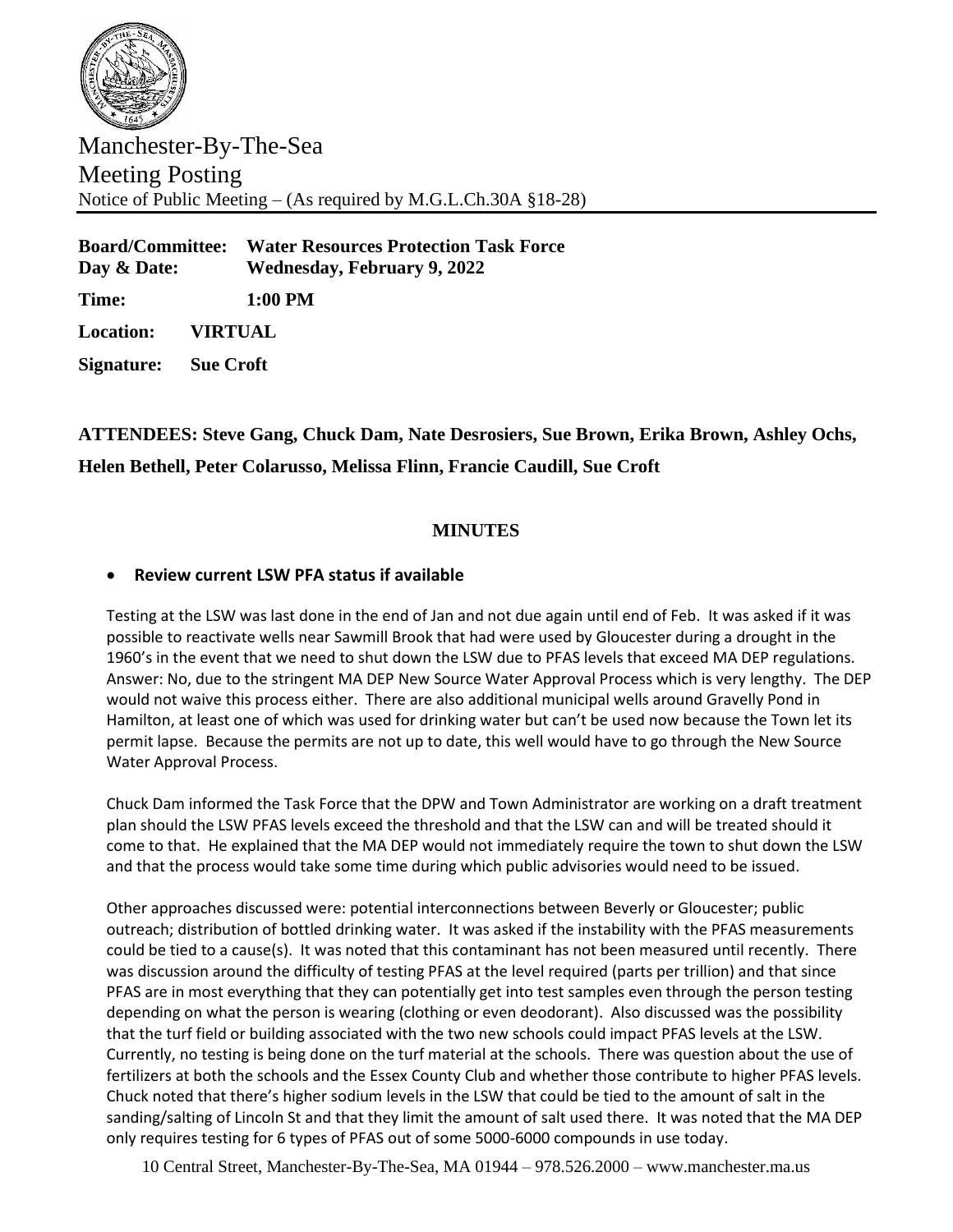Finally, it was noted that at some point in the future PFA contamination may become an issue at the Waste Water Treatment Plant as well. Currently, PFA levels are relatively low at the WTP at Gravelly Pond but dangerously high at the adjoining municipal landfills previously used by Manchester and Hamilton.

• **Update regarding Task Force members – Selectboard appointed 5 At Large members at their** 

**Feb 7 meeting –** Ron Parker, Gordon Turner, Jeff Cochand, Tom Kehoe and Mike Carvalho will join the Task Force as At Large members. There is still one open seat for which members can still recruit. Additionally, there are several people who have expressed interest in volunteering to help with specific tasks. Melissa Flinn who was on the Zoom, mentioned that she had tried to apply for an At Large position using the online volunteer form on the Town website and that it either didn't work or no one at Town Hall acknowledged her application. It was noted that this could have happened to others who tried to apply which is problematic. Melissa agreed to join the Task Force as a volunteer member and not an At Large member. Sue Croft will look into the issue surrounding Melissa's online form.

- **Compile list of experts who can inform the entire Task Force –** Ashley Ochs will contact Scott Horsley to see about engaging him as a subject matter expert. She will also ask him if he can recommend someone with expertise in Green Infrastructure as it was identified that this is an area where we are lacking. Peter Colarusso will reach out to a contact he has at the EPA office in Boston to see if s/he could talk to the Task Force. Steve Gang mentioned a scientist who is managing an independent study being done in Hamilton surrounding the new building development at 133 Essex St. She is able and willing to assist the Task Force. It was also noted that we should reach out to other towns as they may have information or expertise in water protection.
- **Update regarding WRPTF Webpage –** The 1990 Horsley Witten Water Resources Protection Plan was posted to the Task Force webpage. It was also mentioned later in the meeting that two documents currently listed under Governance on the Task Force Dropbox site should be posted there as soon as possible and read before the Kick-off meeting next week. They are two MA DEP documents – 1. Developing a Local Surface Water Supply Protection Plan and 2. Developing a Local Wellhead Protection Plan. Sue Croft will work with the Town's Communications Specialist to get these posted. Once the Task Force has completed categorizing and prioritizing all the pertinent documentation, Sue will continue to get those documents added to and organized on the webpage.
- **Update status of Hamilton's Chebacco Woods development & road improvements –** No new information regarding the road, but discussions and meetings about the new potential development continue with vigorous debate. Those privy to the Hamilton Planning Board discussions shared concern regarding the potential impact the project may have on the watershed and the lack of engagement with other communities within the watershed. Steve Gang reported a request that Manchester become more directly involved with the Hamilton Planning Board process, coming from the Chebacco Lake and Watershed Association.
- **Review rough draft Citizens Survey –** a rough draft of the Citizen's Survey was not available to review today.
- **Kick-off meeting status update:**
	- o **Date –** Wednesday February 16, 2022, 4:00 to 5:30 via Zoom. Sue Croft will get the agenda and Zoom information posted as required by OML.